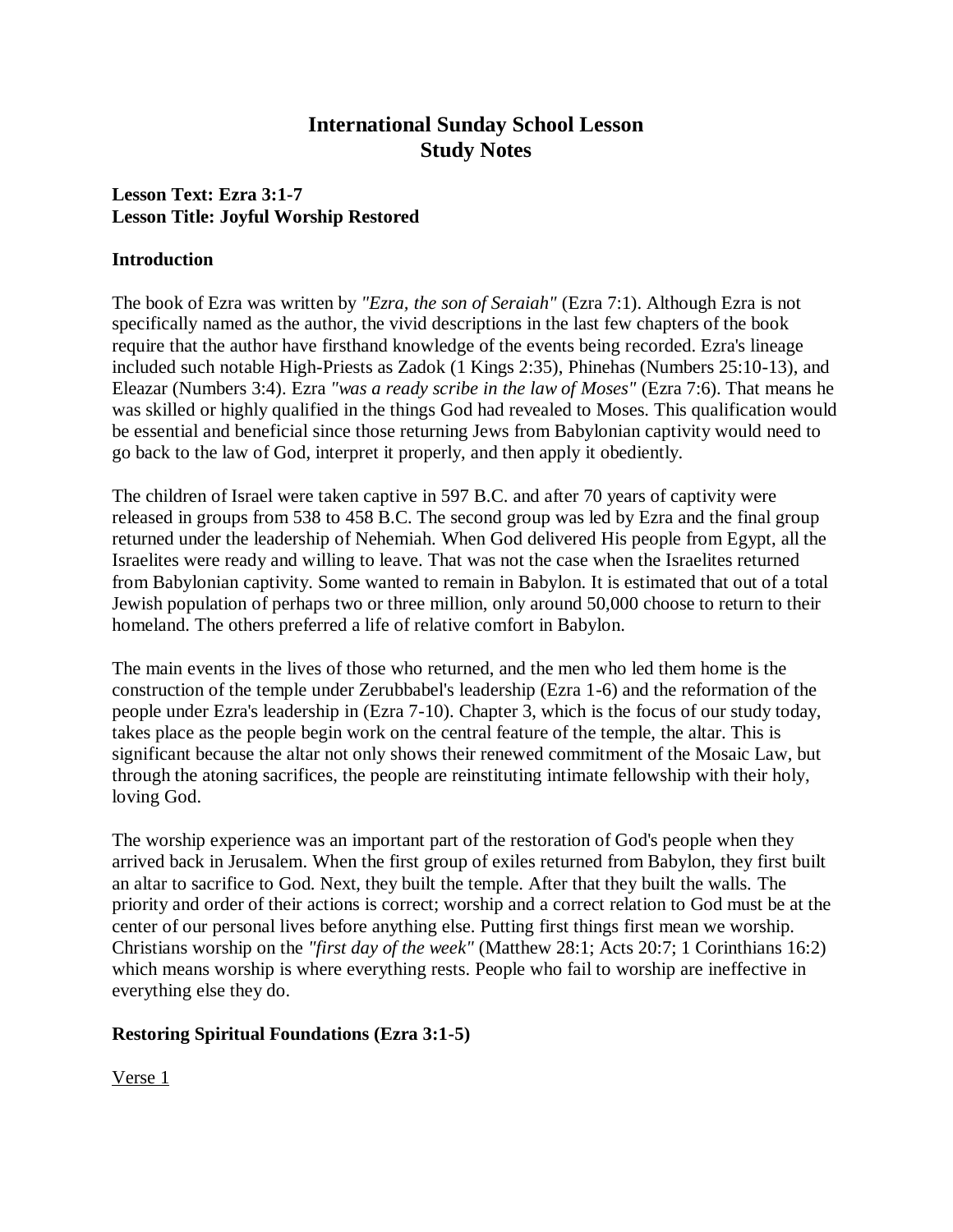"And when the seventh month was come, and the children of Israel were in the cities, the people gathered themselves together as one man to Jerusalem."

When the Jews returned from Babylon to their homeland they were occupied with rebuilding their own houses and getting a roof over their heads. By "the seventh month," (September and October in our seasons) "the children of Israel were in the cities." Although the year is not mentioned, it is implied that this was the "seventh month" of the first year in Jerusalem. The "seventh month" was a sacred time on the Jewish calendar, beginning with a blowing of trumpets and a holy gathering (Leviticus 23:24). On the fifteenth day of the "seventh month" there was a gathering together which lasted until the twenty-second day of the month.

As "the children of Israel were in the cities" they "gathered themselves together as one man to Jerusalem." This "gathering" seems to be more than just a normal coming together because a certain date had arrived on the calendar. The text indicates that the people had knowledge that the altar was going to be repaired and worship re-established. There was a great ingathering of people to "Jerusalem" to witness what was about to take place. When they came "together as one man to Jerusalem" they came with a common purpose or unanimously. They all agreed that it was time for this spiritual renewal and building project to take place.

It seems that so many of God's people "gather together" to worship for no other reason than its Sunday. Sunday comes and we are supposed to go to church and worship and that's about all there is to it. Joyful worship will be restored when God's people "gather themselves together as one man." We must come with a common purpose and in one accord to magnify and adore our wonderful Lord.

## Verse 2

"Then stood up Jeshua the son of Jozadak, and his brethren the priests, and Zerubbabel the son of Shealtiel, and his brethren, and builded the altar of the God of Israel, to offer burnt offerings thereon, as it is written in the law of Moses the man of God."

"Jeshua the son of Jozadak" and "Zerubbabel the son of Shealtiel" were the recognized spiritual leaders, respectively, and therefore in charge of the rebuilding of the altar. "Jeshua," the religious leader, was a descendant of Aaron, is given the title of high priest by Haggai and Zechariah (Haggai 1:1, 14: 2:2; Zechariah 3:1, 8; 6:11). The name "Jeshua" is a variation of Joshua, and therefore may be regarded as a type of Christ. "Jeshua" and "his brethren the priests," or, his fellow priests who were also descendants of Aaron, "builded the altar of the God of Israel." "Zerubabel," the civil leader, was a descendant of David, and along with "his brethren," or associates who were also descendants of David, helped in "building the altar of the God of Israel."

It is likely that "Jeshua, Zerubbabel," and their associates, "builded the altar of the God of Israel" in the same place where it had previously stood because the "bases" are mentioned in verse 3. It is also possible that this spot is where David had built an "altar" before there was a temple (2 Samuel 24:25). Ezra doesn't give us details and measurements but he does tell us this "altar" was built "as it is written in the law of Moses the man of God." The "law of Moses the man of God"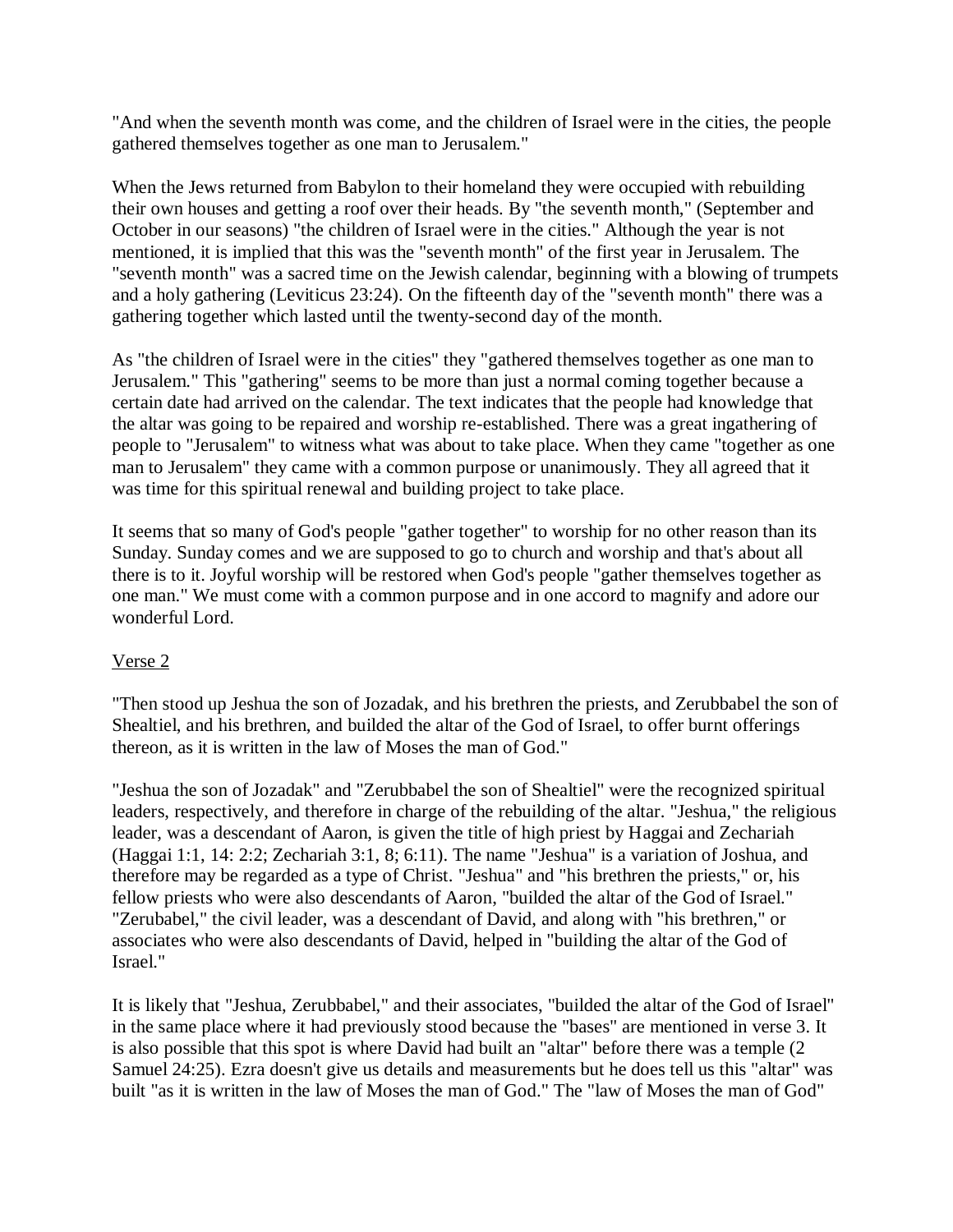was authoritative. God's Word is still the final authority on the subject of worship. If you're going to worship you must follow the word of God. Worship is clearly defined in scripture and those who ignore God's guidelines and attempt to establish worship based on their opinion and tradition will find themselves in serious trouble.

*Question: How much concern exists today in the hearts and minds of God's people concerning worship? Do you view worship as a necessity? Does God expect us to worship correctly by following Scriptural guidelines or are we free to adjust things to our preferences?*

"Burnt offering" means "ascending as smoke." This name is appropriate because the "burnt offering" was to be wholly consumed and to rise in smoke toward heaven. A description of the "burnt offering" is found in Leviticus 1:1-17. The offerings placed upon the altar of the "burnt offering" were according to what a person had which denoted his standing in society and before God. This is a beautiful picture of our worship which should not be based on what others do but rather offered to God according to our privileges and blessings. It was essential to the life of these returning Israelites that they worship correctly, honestly, and sincerely.

Although "Jeshua" and "Zerubbabel" were God's appointed leaders they clearly identified themselves with their "brethren." They did not allow their position and authority to cause them to lord over the people but rather lead the people. Leadership in worship is more than a team of volunteers who direct music or attempt to emotionally motivate people in a worship service. Being able to lead God's people is worship is a gift from God within those He has saved and called.

## Verse 3

"And they set the altar upon his bases; for fear was upon them because of the people of those countries: and they offered burnt offerings thereon unto the Lord, even burnt offerings morning and evening."

The "altar" was build "upon his bases" which refers to its pre-captivity location. Exact location may not mean a lot to us today but it did in Old Testament times. It the life of the patriarchs it marked a new dedication to God or a new experience of God's presence or leading (Genesis 12:7; 13:4; 22:9; 33:20; 35:1). These men would often return or remember these special locations as milestones and spiritual markers in their lives. It is true that a Christian does not have to be at a spot or a particular place to worship God. However, it is also true that scripture requires us to be at certain places on certain times to be obedient to God's Word. It is a sin to "forsake the assembling of yourself with God's people" (Hebrews 10:25) when you are physically able to gather together. And every child of God who has been in the Christian journey for any length of time has special places but private and public where they have met with the Lord. We don't worship the place, but rather the God of the place!

Although the Israelites were somewhat afraid of what their non-Israelite neighbors might do, they went ahead and "offered burnt offerings thereon unto the Lord." God's people were fearful of the surrounding heathen nations or people of foreign descent living in Judah. Some of these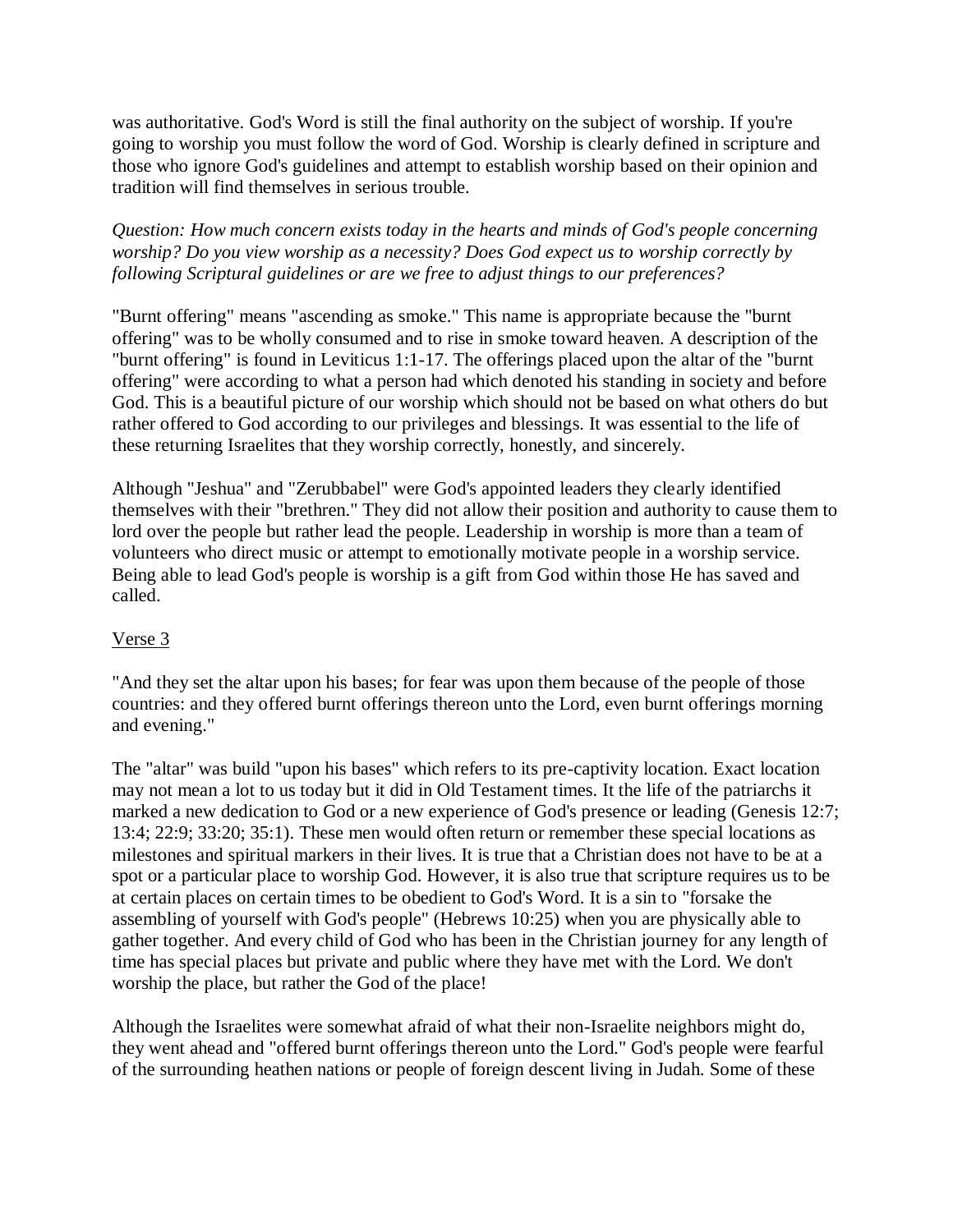"people" had been sent to Judah by the Assyrians. Both Ezra and Nehemiah show a growing tension between these non-Israelite people and God's people.

Christians often live in hostile environments. The early church faced the same situation as they worshipped the Lord surrounded by people who did not accept Christianity. Ezra tells us God's people were fearful, yet they "set the altar upon his bases" anyway. Part of the reason they proceeded to build the altar was in order that God would protect them from their non-Israelite neighbors. The "people of those countries" didn't accept or appreciate the "burnt offerings unto the LORD" or the fact that they were offered "morning and evening." Nevertheless, God's people obeyed the Lord and worshipped.

We must never let the world or those who do not know God prevent us from obeying God in worship. When Peter and the apostles were told not to preach or teach in Jesus' name, the y responded, "We ought to obey God rather than men" (Acts 5:29). Worship not only provides us an opportunity to obey God and glorify Him, it also protects us. This is not a day to back away from biblical worship because the cults and belief systems that promote terrorism are on the rise. The Bible says, "For thou shalt worship no other god: for the LORD, whose name is Jealous, is a jealous God" (Exodus 34:14).

#### Verse 4

"They kept also the feast of tabernacles, as it is written, and offered the daily burnt offerings by number, according to the custom, as the duty of every day required"

After the altar was set up, the people began to celebrate which ever particular feast came up on the Jewish calendar. The feast observed here is the Feast of Tabernacles, first called *"The Feast of Ingathering"* (Exodus 23:16b). It was one of the three most important religious celebrations in the Jewish religious calendar. The pilgrim festivals, when all the men of Israel were to come to Jerusalem, were Passover in the spring, Pentecost (Weeks or Harvest) in the summer, and Tabernacles or Ingathering in the fall (Exodus 23:14–17; Deuteronomy 16:16).

It was important that the people keep these feasts "as it is written." As previously stated, worship is not left up to the dictates of man. Each action required by God served a particular purpose that aided in their worship and glorified God. For instance, in the Feast of Tabernacles, the people built booths or huts which would be a reminder of how God cared for them while they journeyed in the wilderness and lived in tents.

The people "offered the daily burnt offerings by number, according to the custom, as the duty of every day required." The offerings for every day are carefully laid down in Numbers 29:13-38. This stresses the fact that when God's people are serious about worship they will follow God's directive and place importance on the particulars. Worship is particular. Everything we do in worship should have a purpose and be according to God's Word. Worship is not just a meaningless exercise of emotion. Worship should remind us of how great God is and all that He has done in redeeming us, securing us, and providing for us. If you want to know how to worship, read the Bible and follow it precisely as "it is written." The Bible is still the best manual on worship!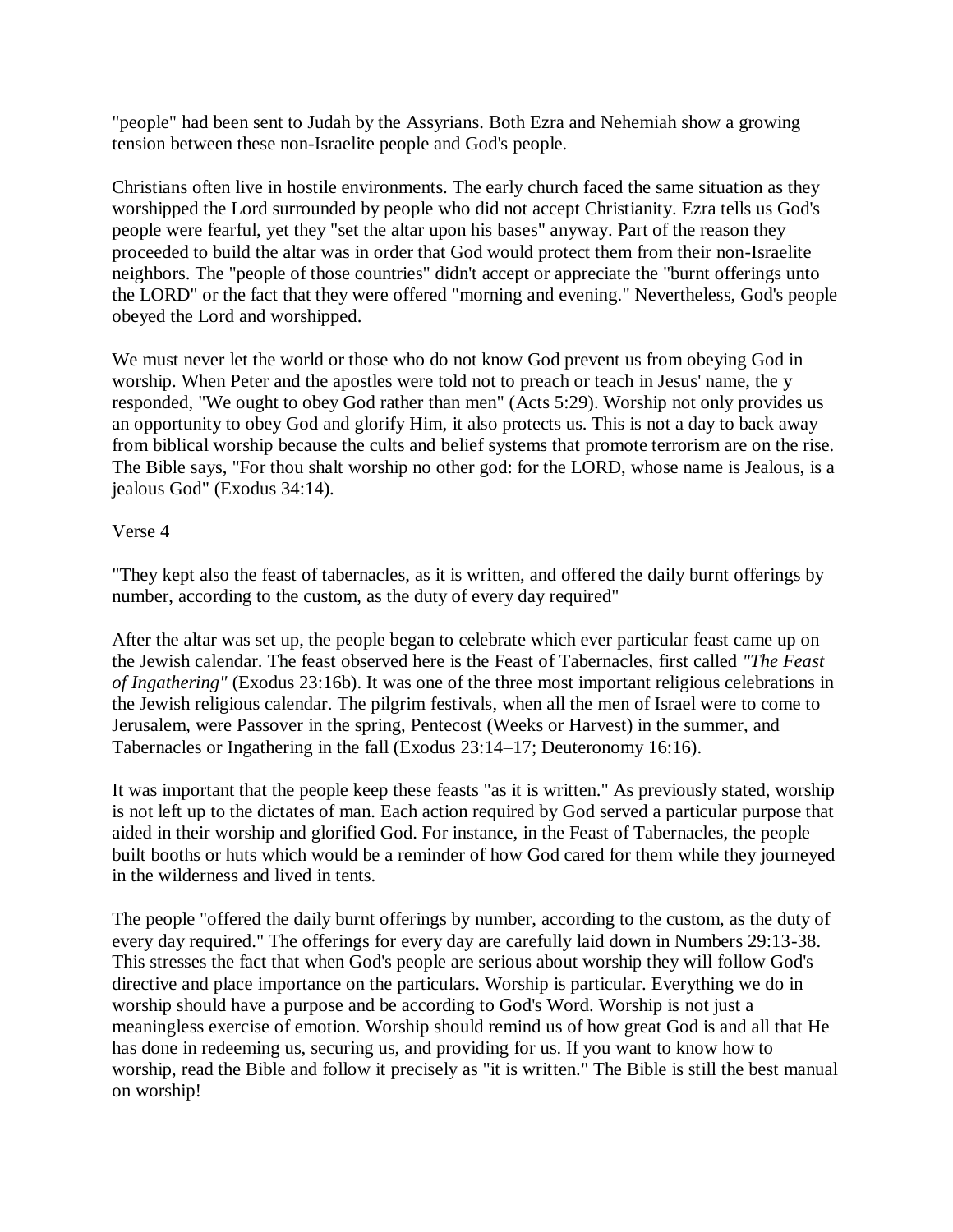#### Verse 5

"And afterward offered the continual burnt offering, both of the new moons, and of all the set feasts of the Lord that were consecrated, and of every one that willingly offered a freewill offering unto the Lord."

"And afterward" are two very important words in regard to joyful worship. So many times worship begins with an initial enthusiasm and then after weeks or months it begins to lose its appeal. Worship is more than a momentary impulse. It is more than being caught up in a moment. Ezra tells us the people didn't stop bringing their offerings even after the initial sacrifices were offered. The "continual burnt offering" is a reference to the daily morning and evening sacrifice (Exodus 29:42; Numbers 28:3-6). The people also observed the "set feasts of the LORD that were consecrated." These were the regular offerings that were set apart by God on occasions such as "the new moons" and changing of seasons.

"And every one that willingly offered a free will offering unto the LORD" refers to offerings that could be offered at any time. While most of the "free will offerings" were brought on special feast days, some were made on a regular basis. The "free will offering" is a reminder to us that a true worshipper is not stingy. True worship goes beyond what is required and gives glory to God and sacrifices to God out of a heart of gratitude and praise. The heart that loves God desires to worship him in a way that pleases him and is "willing" to give to him whatever he can (2 Corinthians 9:7).

## **Restoring Physical Foundations (Ezra 3:6-7)**

While Ezra 3:1-5 focuses on the spiritual aspect of establishing of sacrificial worship, verses 6-7 deal with the actual physical aspect of the rebuilding of the Temple. Worship is not all spiritual. Worship includes the physical as well. Sometimes we fail to realize that our actions are a vital part of worship. The woman with the alabaster box of ointment of spikenard in Mark 14 truly worshipped Jesus in a spiritual way. But part of her worship involved physical actions. The Bible says, *"She came...brake...and poured"* (Mark 14:3). Commenting on her actions, Jesus said, "...She hath wrought a good work on me" (Mark 14:6).

## Verse 6

"From the first day of the seventh month began they to offer burnt offerings unto the LORD. But the foundation of the temple of the LORD was not yet laid."

The people had been faithful in reinstating the sacrificial system and bringing their "burnt offerings unto the LORD." These words may be short and simple to us but don't underestimate what is being said. It was no small task to accomplish what these people had accomplished. Worship is not easy and worshipping God's way requires commitment and faithfulness. While the people are to be commended for their actions, there is a significant "but" in this story. "But the foundation of the temple of the LORD was not yet laid." The building of the altar and the bringing of the sacrifices was only part of the task. The enormous task of rebuilding the temple lay ahead. And the first step was to lay the foundation.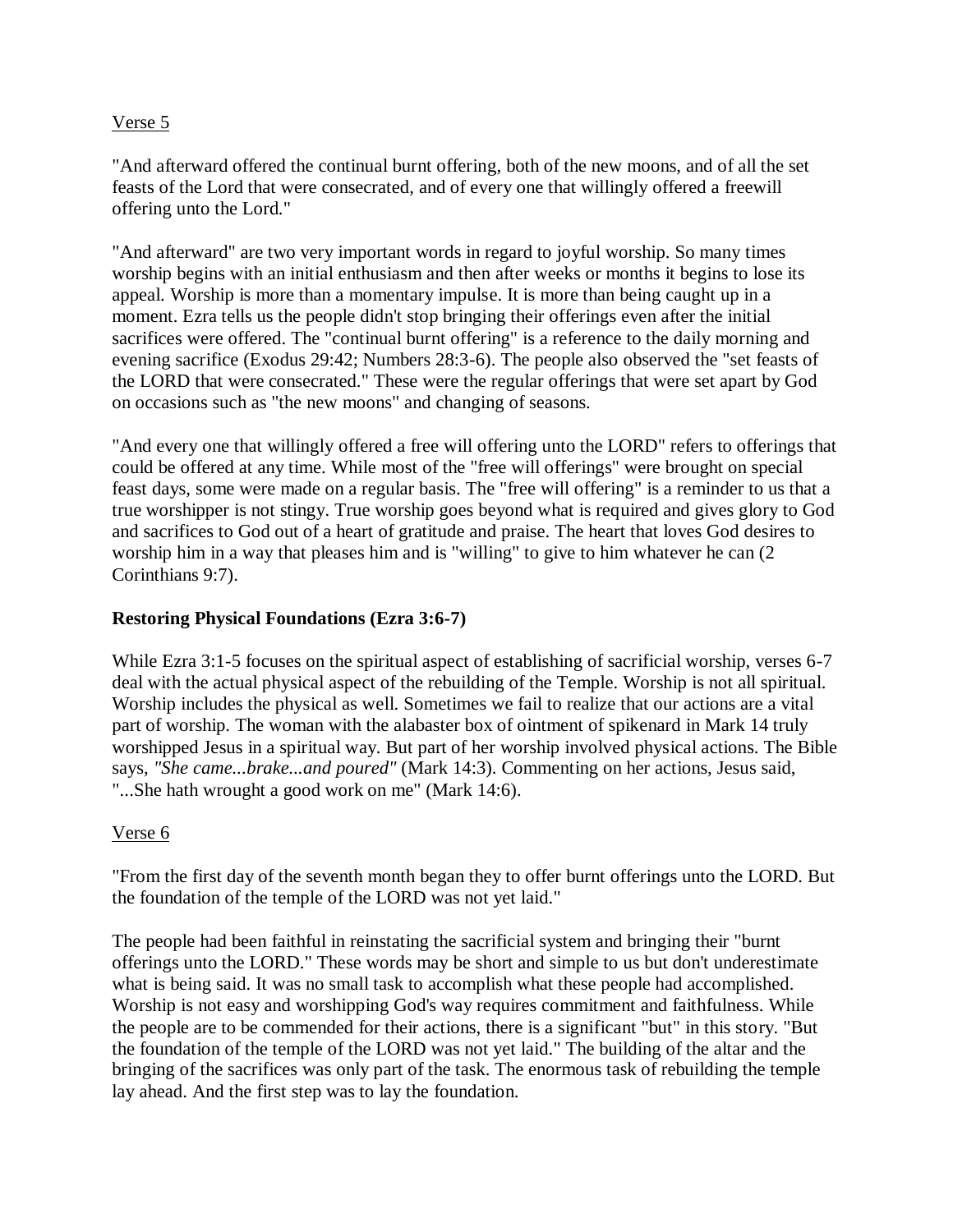#### Verse 7

"They gave money also unto the masons, and to the carpenters; and meat, and drink, and oil, unto them of Zidon, and to them of Tyre, to bring cedar trees from Lebanon to the sea of Joppa, according to the grant that they had of Cyrus king of Persia."

There was a period of preparation for building the temple foundation. Actual work on the temple did not begin till "the second year of their coming unto the house of God at Jerusalem" (Ezra 3:8). That means it was at least seven months after the altar was built before the foundation work began. The reason for this delay was because they had to get organized and secure the building materials.

First, "they gave money also unto the masons, and to the carpenters." They hired or contracted (as we would say today) the men needed to perform the work.

Second, "they gave...meat, and drink, and oil, unto them of Zidon, and to them of Tyre, to bring cedar trees from Lebanon." They exchanged staple goods such as "meant, drink, and oil" for timber and supplies. The "cedar trees" or the wood, came "from Lebanon." When Solomon built the first temple the "cedar trees" also came from "Lebanon" (2 Chronicles 2:8-10. The shipment of trees would have been shipped along the coast "to Joppa" and then carried overland to Jerusalem. "Joppa" was a seaport about fifty miles northwest of Jerusalem.

Third, this shipment was "according to the grant that they had of Cyrus king of Persia." "Grant" carries two basic meaning. It means the shipment of materials was authorized by King Cyrus of Persia. Since "Zidon" and "Tyre" were under the Persian Empire, "Cyrus" had to authorize this transaction. It also means that "Cyrus" had provided some of the funding for the materials and the shipping process (Ezra 6:3-5).

Each detail recorded concerning the establishment of the altars and the rebuilding of the temple is important. Ezra and Nehemiah in their records are clear to communicate that everything is done decently and in order. The proper authorities such as "Cyrus" and "Darius" (Ezra 5 & 6) are a part of the remnants return to their homeland and restoration of worship and the temple. Sometimes Christians hold an improper view of God ordained authority. Even in worship we are to respect God ordained authority and do things biblically and in order (1 Corinthians 14:40). God can still use men in authority to carry out His plans and help take care of His people.

## **Conclusion**

When the first Jewish exiles returned from Babylon to Jerusalem and Judah, they viewed the worship of the Lord as their first priority. Cyrus had commissioned them to rebuild the temple and reinstitute the sacrificial system (Ezra 1:3). Restoring genuine worship is not without difficulty and sometimes opposition. They found that their neighbors in the land were not anxious to see true biblical worship resume. In spite of their fear they proceeded to rebuild the altar and restore worship as God required in His word.